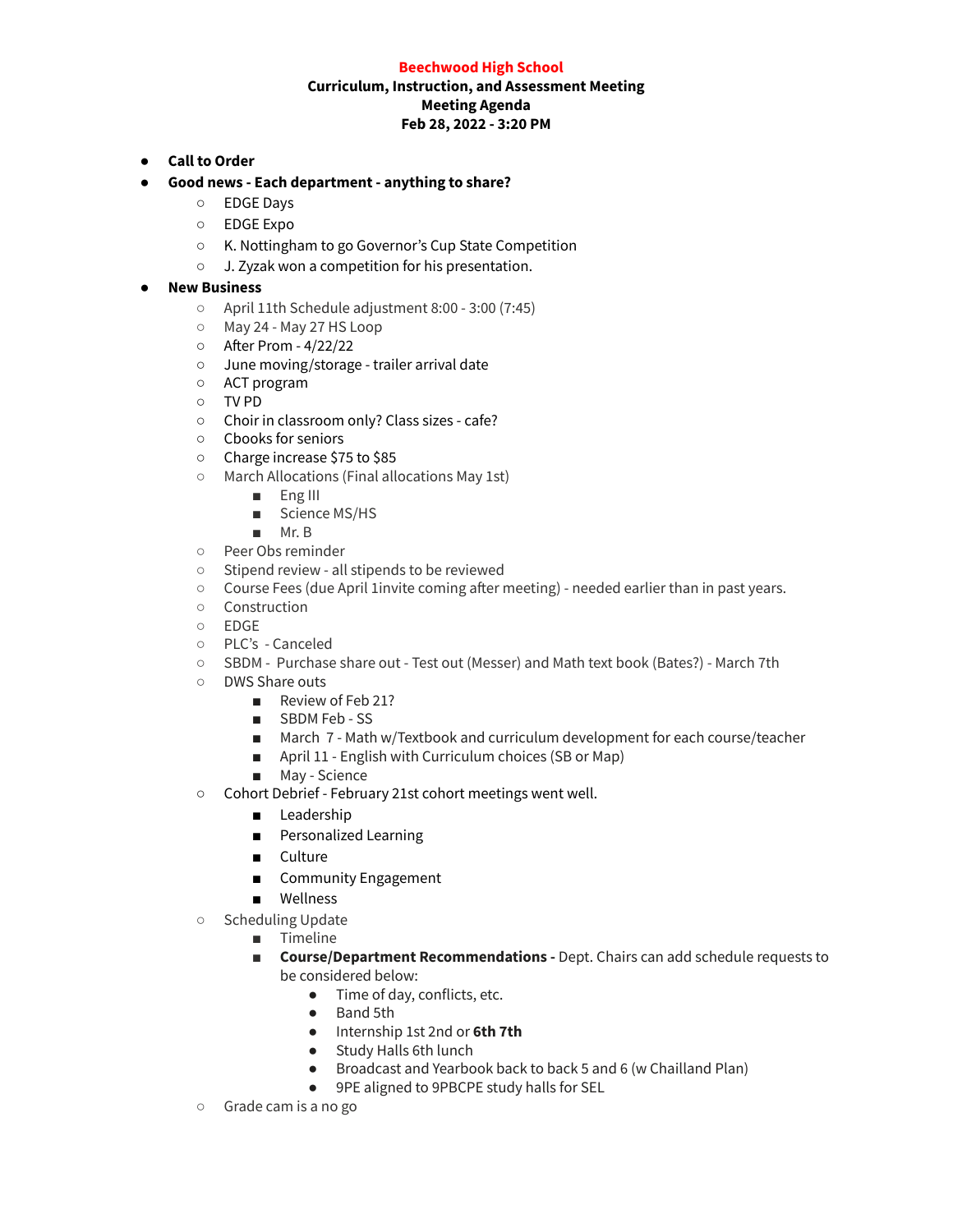### **● New Teacher Mentor**

- How are they doing?
- What supports do we need to implement for rest of year?
	- Kelly and Megan Admin weekly checks
	- Bushelman Norvell
	- Young Haggard
	- Weyer Bates
	- Giesbers Admin Team Bates

# **● Students of Concern**

- Annual [Purchase](https://docs.google.com/spreadsheets/d/1ZF30PIfrsf0629tZW9dFl_z_yiEN6mwEmD3TDgqJ9iE/edit?usp=sharing) Review Please highlight who in your department should receive textbook, iPad, etc. on the chart.
- [Purchasing](https://docs.google.com/spreadsheets/d/1ZklGCywipIpgben3HfocZIhWnnTtVq1FQ_TWIrN7nz0/edit?usp=sharing) Cycle-
- [Classroom](https://docs.google.com/spreadsheets/d/1AodtauCSZljJTzhcuvo6rs1NhRs52lKNu-2jVIg9Q7s/edit?usp=sharing) Cleaning Supplies
- Adjournment

# **Other items**

**Tech issues for Tim?** Please let Justin and Sarah know of any concerns

- Band ensemble room smartboard/speakers
- Air/Heat control? Cabinet
- Training on SmartBoards/new TVs Cabinet
- Kroness laptop?
- Goetz laptop
- Phones Collab office, Booth, Nick Benge's old office
- Intercom not working in many rooms/areas.

## **Student Council and Senior Meeting Items**

- **Black History Month** bulletin board, announcements
- **Bulletin board** interactive theme for March, April, May
- **Senior Sibs**
- **Academic Wall of Honor** bulletin board, scholarships, college choices/map
- **Field Day** Clash of the Classes May 20 (May 19 Rain) Pleiman Norris Steltenkamp Hawes
- **PTSA** next meeting is March (contact [beechwood.ptsa@beechwood.kyschools.us](https://mail.google.com/mail/?view=cm&fs=1&to=beechwood.ptsa%40beechwood.kyschools.us&authuser=0))
- **Teacher Appreciation**
- **Board Meeting** Monday, Feb 14th 6:00 pm
- **Senior Week** Work with Ms. Fugate finalize by April 1
- **EDGE Extracurricular on Friday, Feb 25** sign up for a session with a sponsor
- Any others?

#### **Calendar**

- March 1, 2, 3 PLC's
- March 1 ACT Pre Admin for Soph/Sr
- March 3 Dinner Theatre
- March 7 SBDM
- March 8 ACT for Juniors!
- March 9th @ 1:30- Soph/Senior ACT
- March 11th 3rd quarter ends
- March 17th @ 8am 3rd quarter grades due
- March 19th AP Saturday
- April 4th 8th Spring Break
- April 22nd Prom @ The Phoenix
- April 28th Senior College Athlete Signing